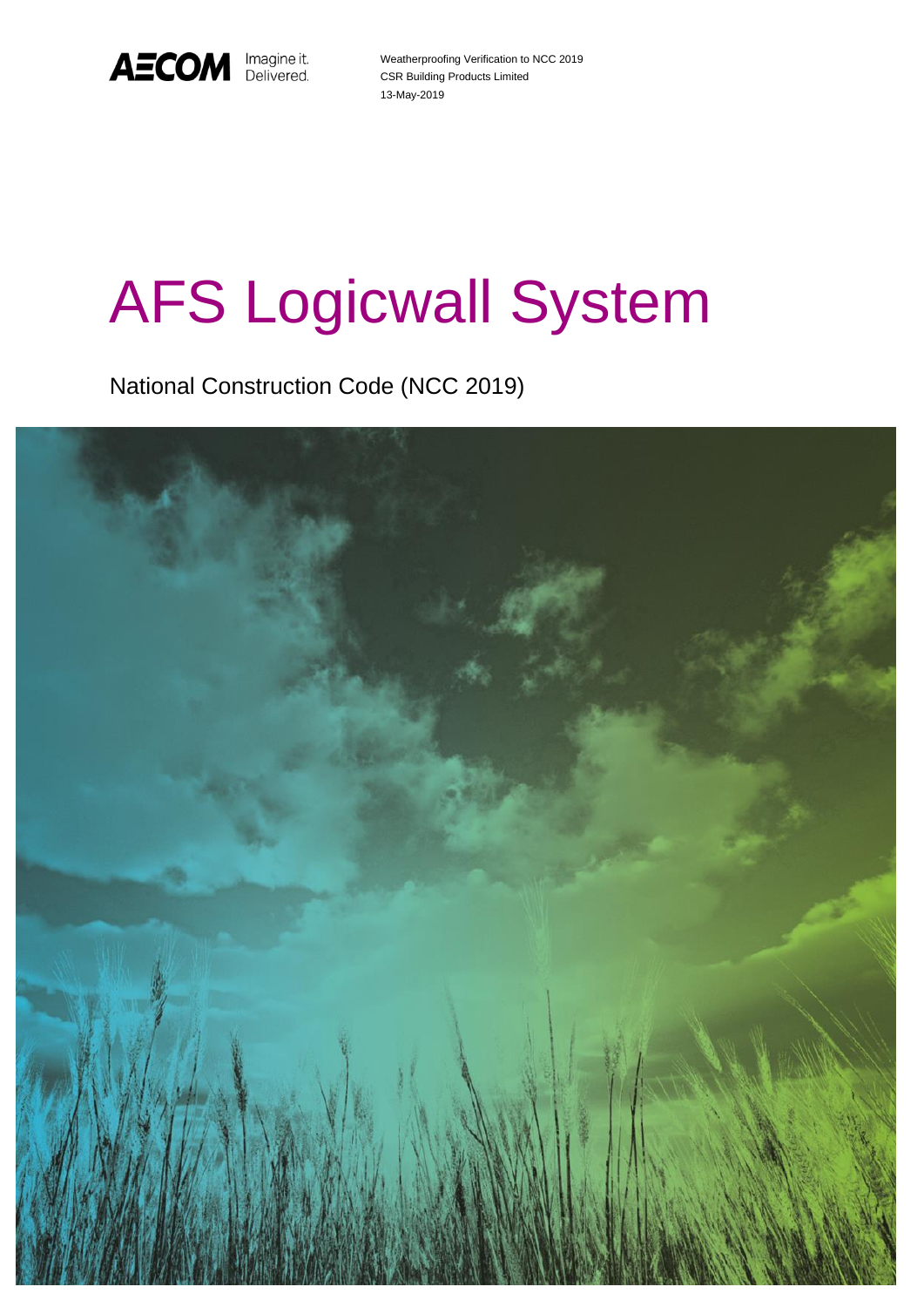# AFS Logicwall System

National Construction Code (NCC 2019)

#### Client: CSR Building Products Limited

ABN: 55 00831 356

Prepared by

**AECOM Australia Pty Ltd** Level 10, Tower Two, 727 Collins Street, Melbourne VIC 3008, Australia T +61 3 9653 1234 F +61 3 9654 7117 www.aecom.com ABN 20 093 846 925

13-May-2019

Job No.: 60602764

AECOM in Australia and New Zealand is certified to ISO9001, ISO14001 AS/NZS4801 and OHSAS18001.

© AECOM Australia Pty Ltd (AECOM). All rights reserved.

AECOM has prepared this document for the sole use of the Client and for a specific purpose, each as expressly stated in the document. No other party should rely on this document without the prior written consent of AECOM. AECOM undertakes no duty, nor accepts any responsibility, to any third party who may rely upon or use this document. This document has been prepared based on the Client's description of its requirements and AECOM's experience, having regard to assumptions that AECOM can reasonably be expected to make in accordance with sound professional principles. AECOM may also have relied upon information provided by the Client and other third parties to prepare this document, some of which may not have been verified. Subject to the above conditions, this document may be transmitted, reproduced or disseminated only in its entirety.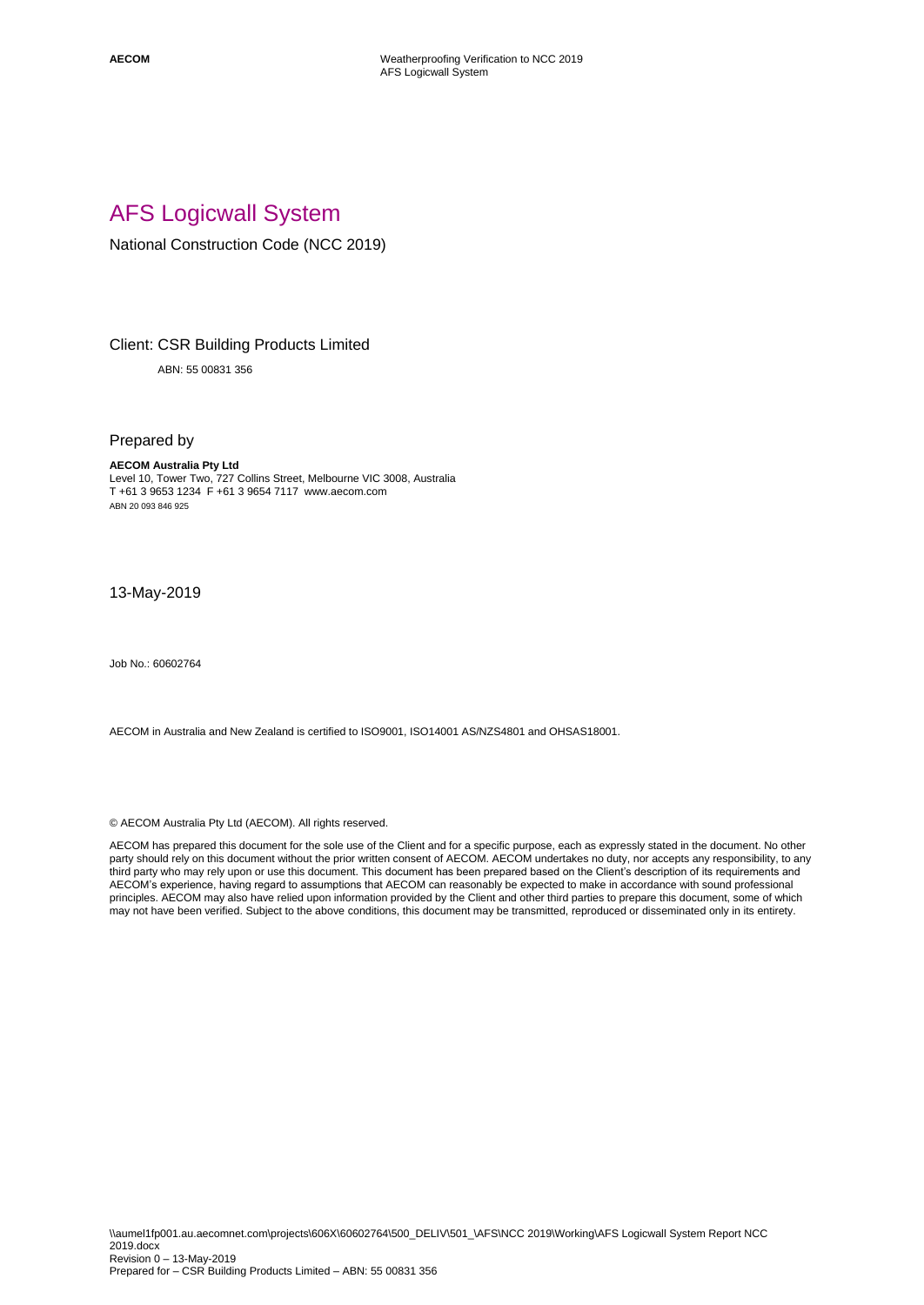# Quality Information

| Document | <b>AFS Logicwall System</b> |
|----------|-----------------------------|
|----------|-----------------------------|

Ref 60602764

Date 13-May-2019

Prepared by Arvin Firmalan

Reviewed by Kieran Rice

#### Revision History

| Rev | <b>Revision Date</b> | <b>Details</b>         | Authorised                                                |           |
|-----|----------------------|------------------------|-----------------------------------------------------------|-----------|
|     |                      |                        | Name/Position                                             | Signature |
|     | 13-May-2019          | <b>Issue to Client</b> | Kieran Rice<br><b>Technical Director -</b><br>Facade Lead |           |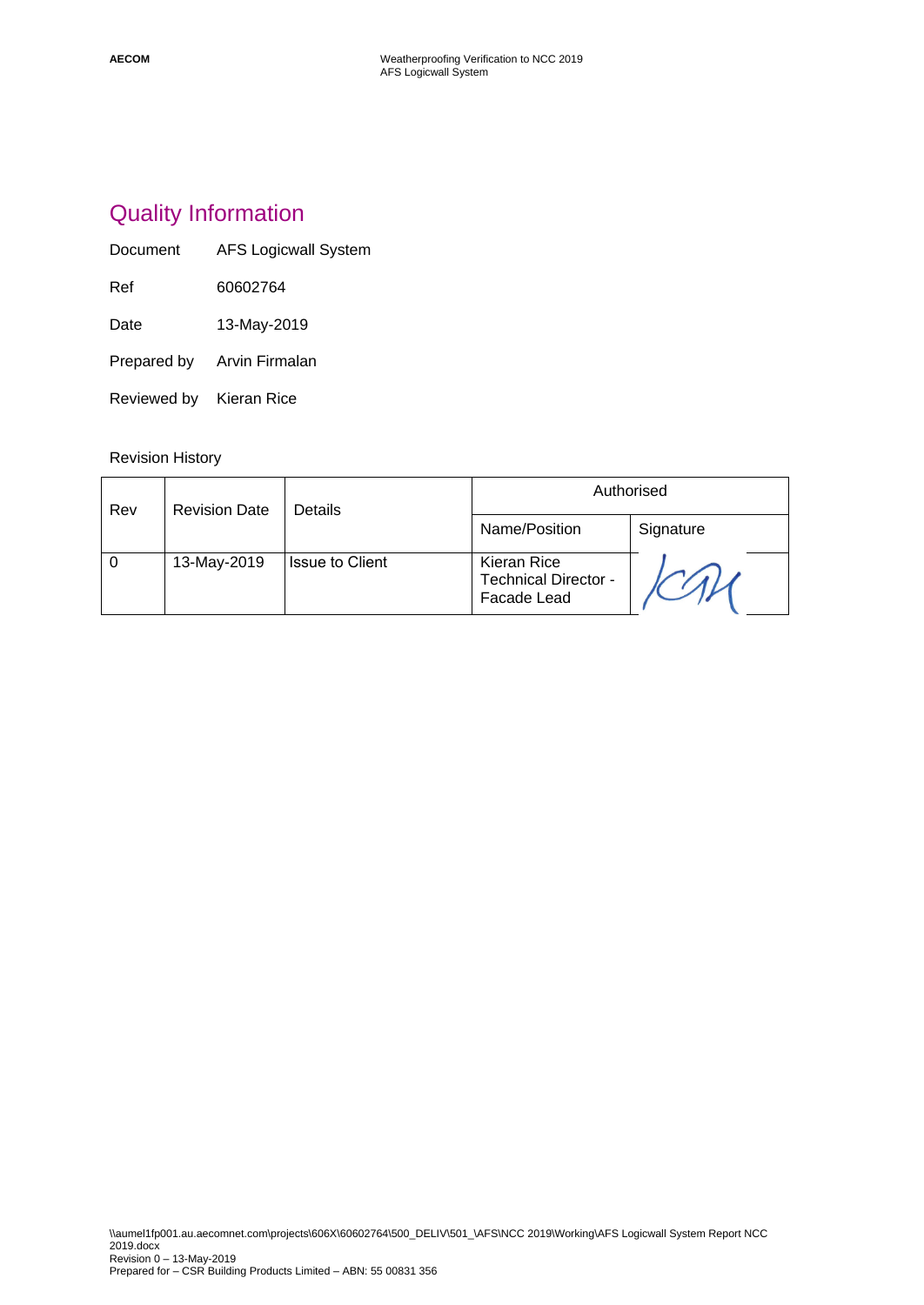# Table of Contents

| 1.0        | Introduction and Summary |                                                                              |                |
|------------|--------------------------|------------------------------------------------------------------------------|----------------|
| 2.0        | Definition               |                                                                              |                |
| 3.0        | Limitations              |                                                                              |                |
| 4.0        | References               |                                                                              | $\overline{c}$ |
| 5.0        |                          | Assessment of Compliance of the AFS Logicwall System as a unique wall system | 3              |
|            | 5.1                      | Previous Test carried out on a Unique Wall System                            | 3              |
|            | 5.2                      | System and test specimen comparison                                          | 3              |
|            | 5.3                      | Standard Details of the Logicwall System                                     | 4              |
|            |                          | <b>General Assessment</b><br>5.3.1                                           | 5              |
| 6.0        |                          | Conclusion and Recommendation                                                |                |
|            | 6.1                      | Assessment of Standard Details of the Logicwall system                       | 6              |
|            | 6.2                      | Compliance to NCC2016                                                        | 6              |
| Appendix A |                          |                                                                              |                |
|            |                          | AFS Logicwall System - Virtual Test Prototype                                | А              |
|            |                          |                                                                              |                |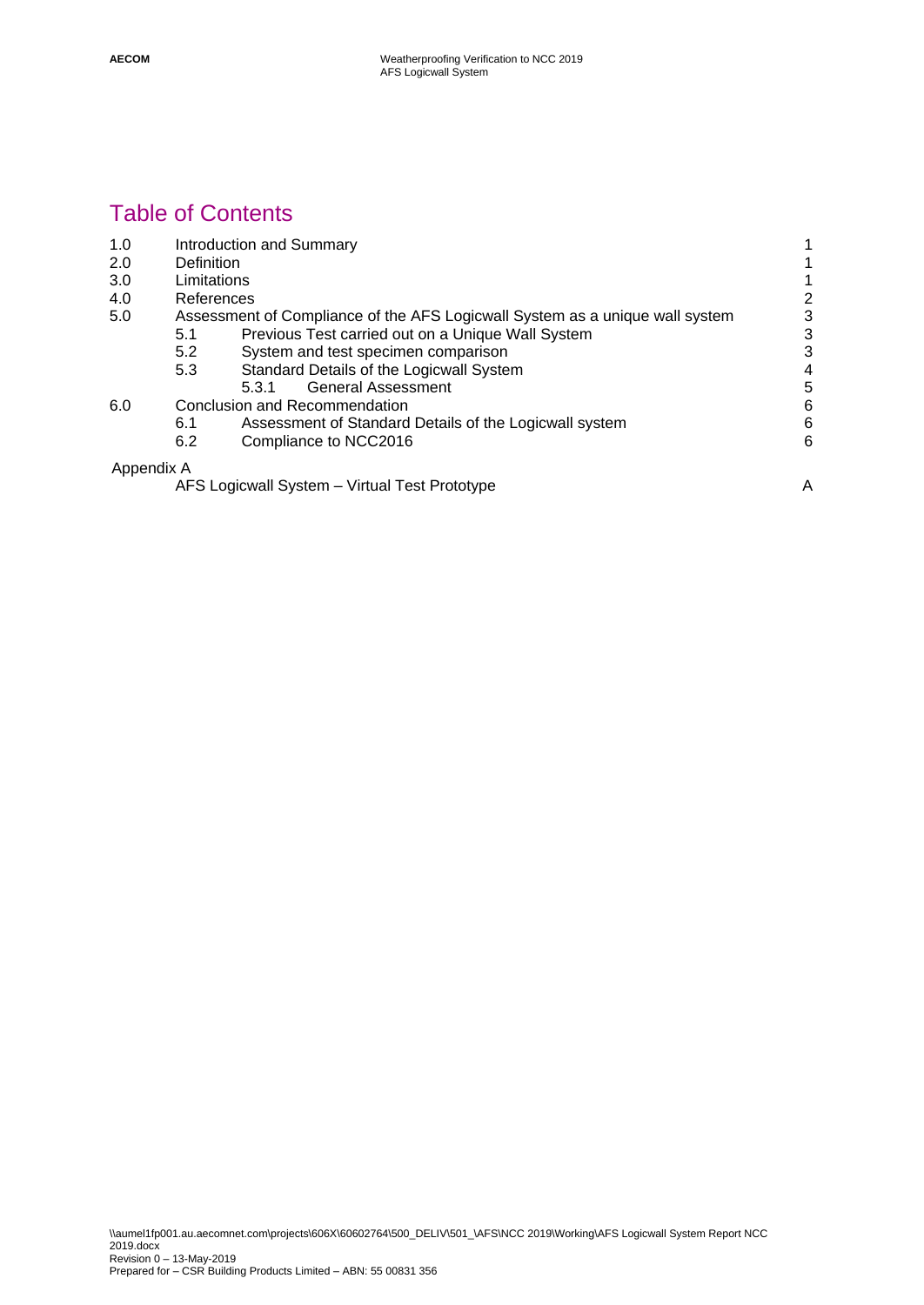#### 1.0 Introduction and Summary

AECOM was engaged by CSR Building Products Ltd to provide consultancy advice pertaining to the re-assessment of weatherproofing compliance of the AFS Logicwall System, in accordance with the Verification Methods of the NCC 2019 Building Code of Australia.

As per the previous report issued on 29 November 2018, this advice is provided based on the test carried out by CSIRO on a Hebel wall system, entitled '*Water penetration testing to the Verification Methods FV1 & V2.2.1 (weatherproofing), of the National Construction Code (NCC) 2016 on a Hebel 75 mm panel wall system*' (report number DTF1021) dated 27 January 2015.

The aim of this report is:

- To provide a professional judgement/assessment/opinion (in accordance with the relevant Assessment Methods as stipulated in the NCC 2019 – Building Code of Australia) as a unique wall system.
- Provide an opinion on the standard details of the AFS Logicwall System from a weatherproofing point of view.
- Assess similarities between the previously tested Hebel wall system and the AFS Logicwall System to provide a basis for the professional judgement.
- The AFS Logicwall System is a unique wall system. This report provides an opinion on the weatherproofing aspects as a unique wall system based on the results of an earlier test carried out by CSIRO in accordance with the Verification Methods FV1.1 & V2.2.1 (weatherproofing), of the NCC 2019.

#### 2.0 Definition

Weatherproofing referred to this report relates to the ingress of water into the building during wet weather conditions only.

For a unique wall system, no water ingress is allowed on the inside surface of the façade.

The following references have been shortened/ abbreviated:

| <b>National Construction Code Series 2019</b>                                                                                                                                                                                                                                      | <b>NCC 2019</b>    |
|------------------------------------------------------------------------------------------------------------------------------------------------------------------------------------------------------------------------------------------------------------------------------------|--------------------|
| CSIRO report on the Hebel wall system, entitled 'Water<br>penetration testing to the Verification Methods FV1 & V2.2.1<br>(weatherproofing), of the National Construction Code (NCC)<br>2016 on a Hebel 75 mm panel wall system' (report number<br>DTF1021) dated 27 January 2015. | CSIRO Hebel report |
| AFS Logicwall Design Guide 2019                                                                                                                                                                                                                                                    | Logicwall system   |

3.0 Limitations

The works are limited to the scope described above and to the weatherproofing verification methods in the NCC 2016. Reference is made to the results of the CSIRO Hebel report.

No structural assessment of the framing members, fixings and wall panels, including building movements or the location of the joints in the Logicwall system was carried out as part of this work.

This opinion is based on relevant details from the AFS Designer Manual 2015 Edition and excludes the following:

- The requirements of NCC 2019 other than an opinion on the weatherproofing of the Logicwall system with reference to Verification methods FV1.1 & V2.2.1 (weatherproofing) of the NCC.
- Facade systems other than the Logicwall system.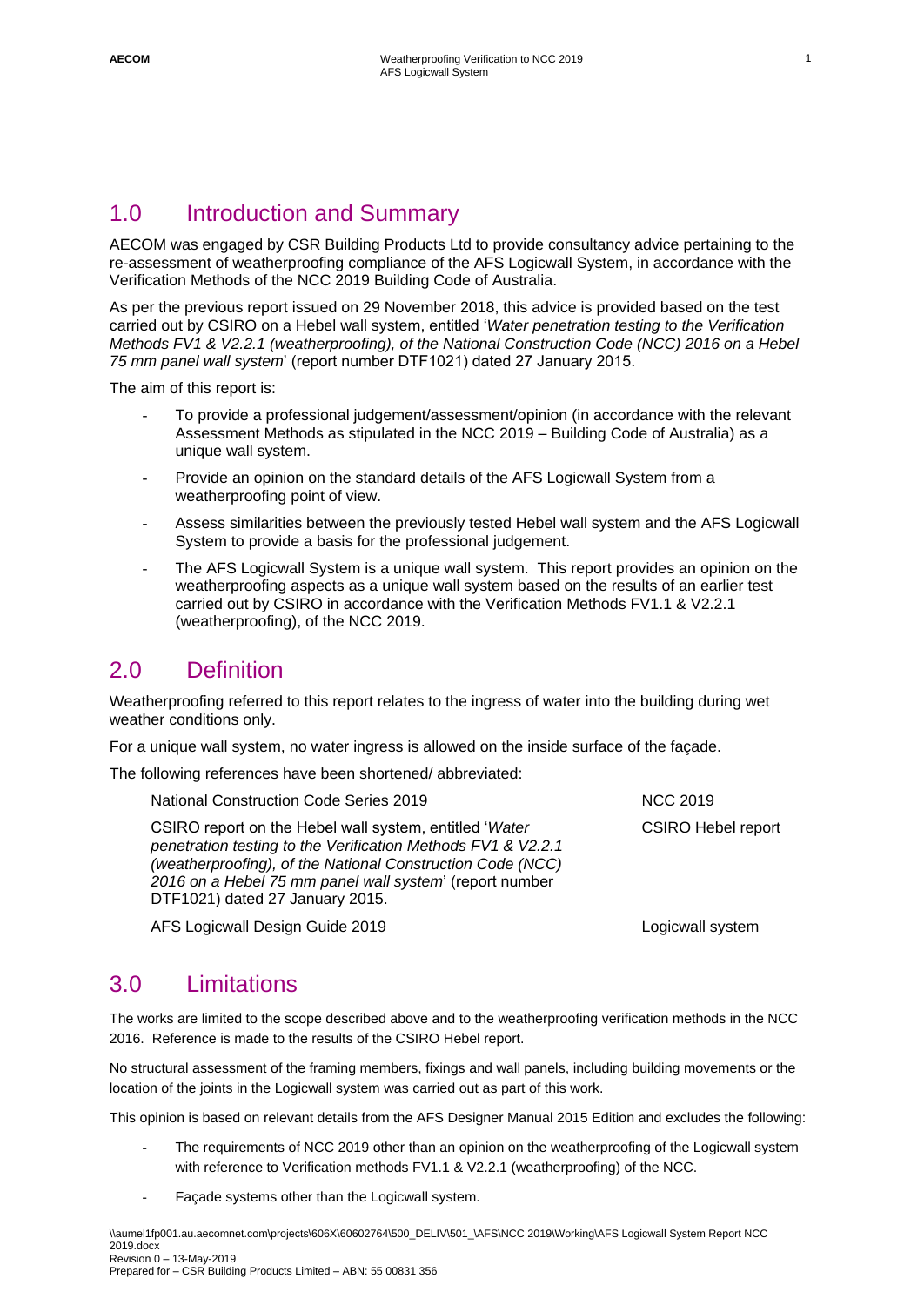- Interface with other systems.
- Fire and acoustic requirements.
- Structural design including the durability of the components of the system.
- Site installation works.
- Windows, doors and other services

Note that AECOM have assumed that all design and installation works will be carried out in strict accordance with the recommendations from AFS.

This report has been prepared for CSR Building Products Ltd and should not be relied upon by any third party. No responsibility is undertaken to any third party in the use of this report.

## 4.0 References

The following is referenced:

- CSIRO report on the Hebel wall system, entitled '*Water penetration testing to the Verification methods FV1 & V2.2.1 (weatherproofing), of the National Construction Code (NCC) 2016 on a Hebel 75 mm panel wall system*' (report number DTF1021) dated 27 January 2015.
- Verification Methods of NCC 2019.
- The following Chapters from the AFS Logicwall Design Guide 2019 Edition:
	- Chapter F External Design Considerations
	- Chapter I Architectural Detailing
	- Chapter J Trade Co-ordination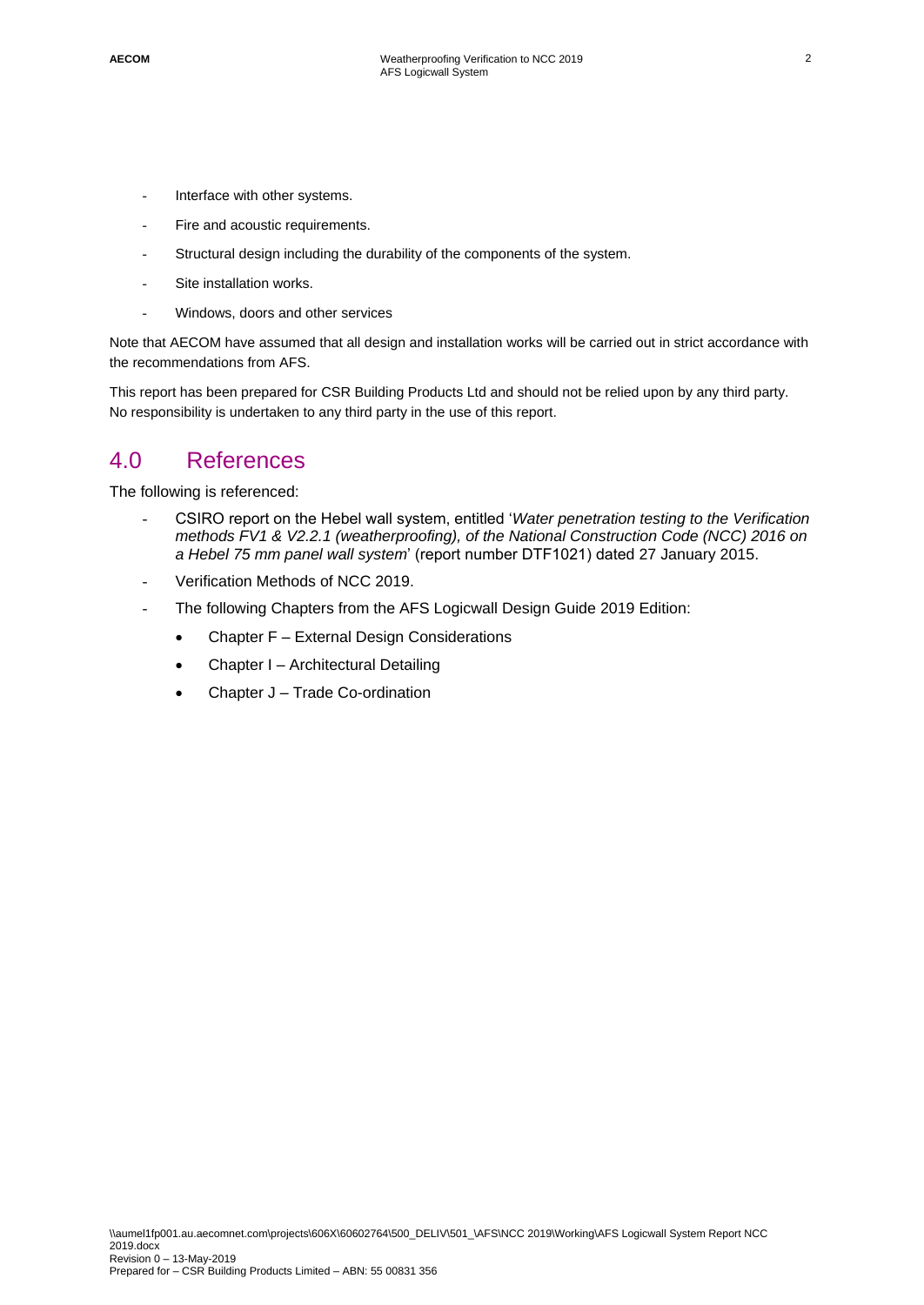#### **5.1 Previous Test carried out on a Unique Wall System**

Based on tests carried out by CSIRO (and as detailed in the CSIRO Hebel report), the CSR Hebel wall system demonstrated performance satisfying the compliance requirement when tested to Verification Methods FV1 & V2.2.1 of NCC2016 (see CSIRO Hebel report) with a serviceability pressure of +0.68 kPa and -1.27 kPa.

The test specimen comprised a timber frame which acted as the primary support structure for the 75 mm thick CSR Hebel panels.

#### **5.2 System and test specimen comparison**

CSR has sought to verify that the Logicwall system will comply with the weatherproofing verification requirements of National Construction Code (NCC) 2019 if tested in a similar manner as detailed in the CSIRO Hebel report. The following discussion refers to the compliance of Logicwall in accordance with NCC 2019, in reference to the similarities between the Logicwall and Hebel wall system and the previous tests as noted above.

The Hebel wall system is a face sealed system and is classified as a unique wall system with reference to NCC 2019. CSIRO has demonstrated that the Hebel wall system, when tested, did not have presence of water on the inside surface of the façade. CSIRO has therefore determined that the Hebel system satisfied the compliance criteria as set out in Volume One (Class 2 to Class 9 Buildings) in Section F-Health and Amenity of NCC 2016 (during the time of the testing). By extension, it is deemed to satisfy the compliance criteria set out in Section F-Health and Amenity of NCC 2019 as the stipulations in the same section is similar to that of NCC 2016.

A comparison between the Hebel wall system and the Logicwall system is shown in Table 1 below. As previously stated, the aim of this comparison is to provide a basis for the professional opinion on the weatherproofing compliance of the Logicwall system without the need of physically carrying out the verification tests as described in NCC 2019. A mock or virtual test prototype was assembled for comparative reasons. Illustrations of the Logicwall system (virtual test prototype) are included in Figures 1 and 2 in Appendix A.

This opinion is based on the wind pressures adopted in the CSIRO Hebel report.

**System comparison Component Hebel Wall System (Tested by CSIRO to be NCC compliant) Logicwall System Comments** Cladding Face sealed system Face sealed system Both systems form a consistent waterproof membrane. Wall panel Single monolithic Single monolithic The wall panels of both systems are monolithic. Sealant Waterproofing sealant Waterproofing sealant All joints and interfaces have flexible weather sealant to provide an external seal. Coating Render base coat Render base coat The external wall skin of both systems is rendered and sealed with a proprietary waterproofing membrane.

**Table 1:** Comparison of the tested Hebel wall system and the AFS Logicwall system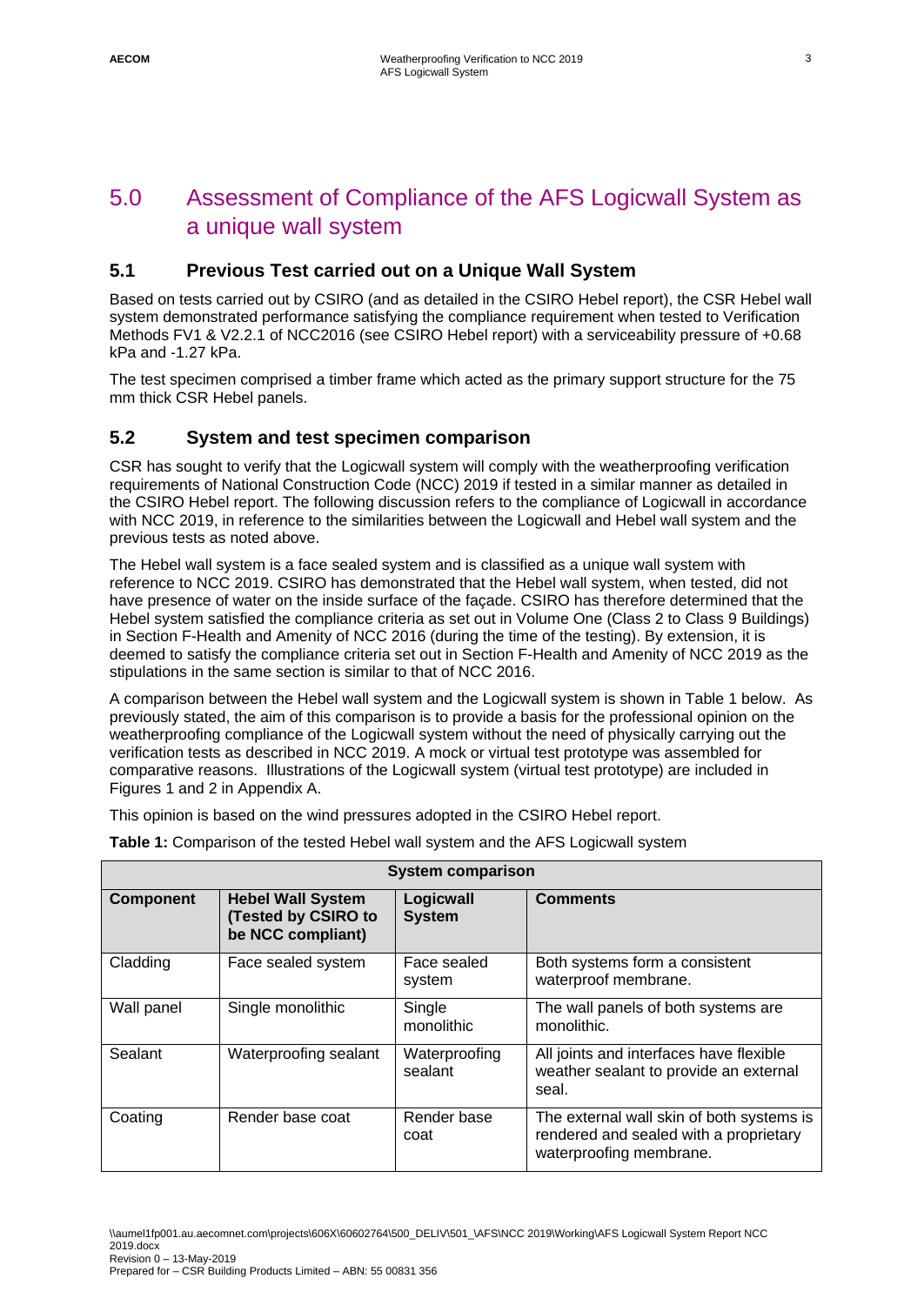#### **5.3 Standard Details of the Logicwall System**

A virtual prototype test model of the AFS Logicwall system was assembled (see Appendix A) using the standard details as described in Chapters F, I and J of the AFS Logicwall Design Guide 2019. These details were compared with the tested CSR Hebel system.

The following table provides a comparison of the two systems.

**Table 2:** Comparison between the test components of the tested Hebel wall system and Logicwall system

| <b>Test specimen comparison</b><br>Note: Refer to CSIRO Hebel report<br>Refer to AFS Logicwall Design Guide 2019 Edition for references listed |                                                                                                 |                                                                                                                                                                                                                                                           |                                                                                                                                                                                                                                              |
|------------------------------------------------------------------------------------------------------------------------------------------------|-------------------------------------------------------------------------------------------------|-----------------------------------------------------------------------------------------------------------------------------------------------------------------------------------------------------------------------------------------------------------|----------------------------------------------------------------------------------------------------------------------------------------------------------------------------------------------------------------------------------------------|
| <b>Component</b>                                                                                                                               | <b>Hebel Wall</b><br><b>System</b><br>(Tested by<br><b>CSIRO to be</b><br><b>NCC compliant)</b> | <b>AFS Logicwall</b><br><b>System</b>                                                                                                                                                                                                                     | <b>Comments</b>                                                                                                                                                                                                                              |
| Vertical and<br>Horizontal control<br>joints                                                                                                   | The joints are<br>continuously<br>sealed along the<br>external face of<br>the panel.            | The joint details are<br>similar to the Hebel<br>control joints.<br>See Chapter I Figure<br>I26.                                                                                                                                                          | The control joint is capable of<br>accommodating a certain amount of<br>movement, which includes building<br>movement to minimise cracking in<br>the walls.                                                                                  |
| Wall junctions                                                                                                                                 | The walls are<br>butted with<br>adhesive and<br>rendered                                        | The junctions are<br>monolithic after<br>concreting<br>See Chapter I,<br>Figures I21, I22, I23,<br>124, 125                                                                                                                                               | Hebel:<br>All panel interfaces are joined with<br>proprietary adhesive and rendered.<br>Logicwall:<br>1. Core filling process creates<br>monolithic wall section<br>2. Compressed fibre cement skin<br>joined with proprietary render system |
| Windows                                                                                                                                        | The windows in<br>the Hebel test<br>were face sealed<br>against the wall<br>panels.             | Windows are not part<br>of the system and<br>provided the<br>fenestrations are<br>appropriately sealed<br>at the interface with<br>the windows, the<br>system should<br>remain water tight<br>during the test.<br>See Chapter I,<br>Figures 137, 138, 139 | Both systems require fenestrations<br>to be sealed to the window frame for<br>the test.                                                                                                                                                      |
| Doors                                                                                                                                          | The doors in the<br>Hebel test were<br>face sealed<br>against the wall<br>panels.               | Doors are not part of<br>the system and<br>provided the<br>fenestrations are<br>appropriately sealed<br>at the interface with<br>the doors, the<br>system should                                                                                          | Both systems require the<br>fenestrations to be sealed to the<br>door frame for the test.                                                                                                                                                    |

\\aumel1fp001.au.aecomnet.com\projects\606X\60602764\500\_DELIV\501\_\AFS\NCC 2019\Working\AFS Logicwall System Report NCC 2019.docx Revision 0 – 13-May-2019

Prepared for – CSR Building Products Limited – ABN: 55 00831 356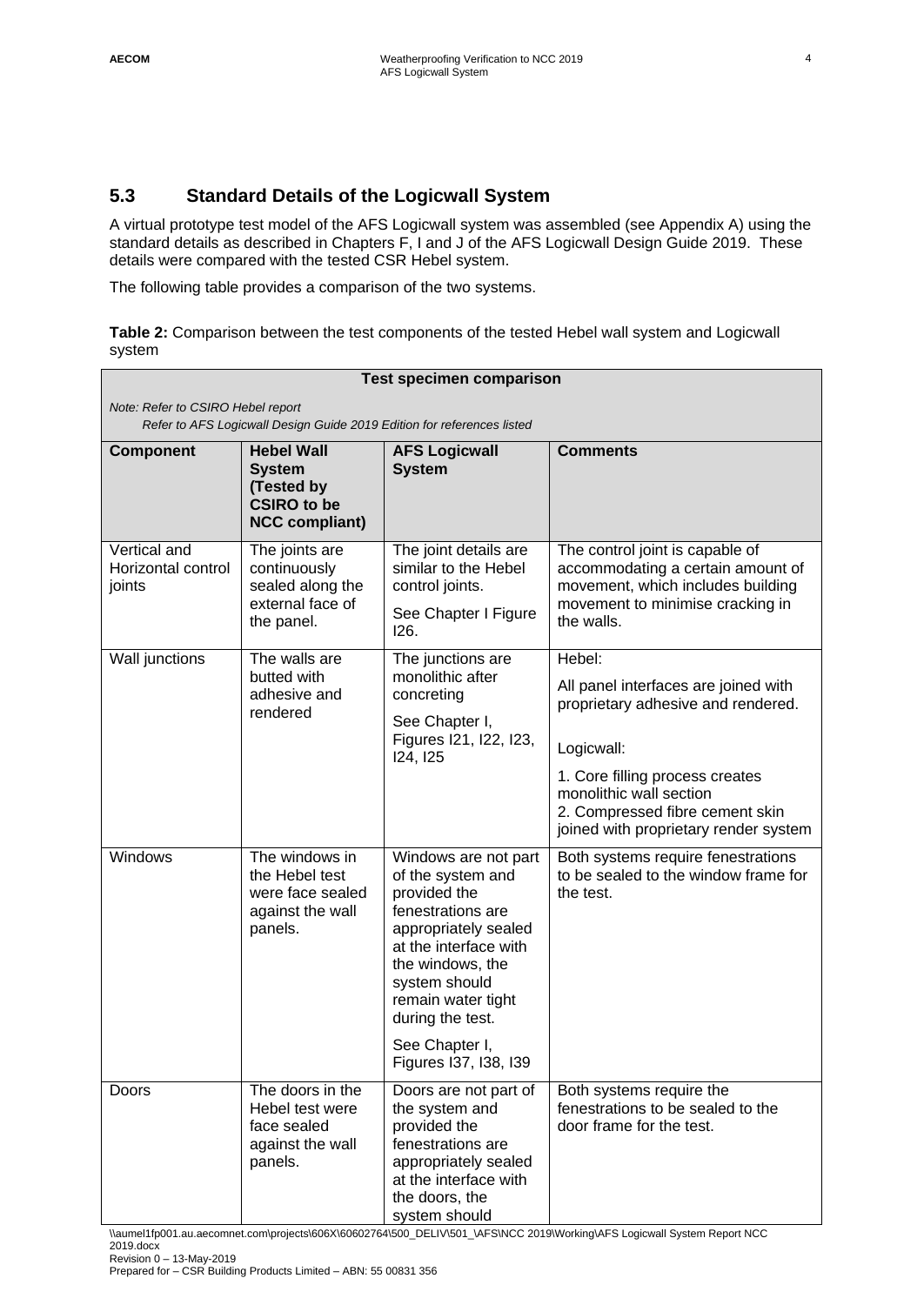|                                                |                                                                      | remain water tight<br>during the test.<br>See Chapter I,<br>Figures I36 |                                                                                                    |
|------------------------------------------------|----------------------------------------------------------------------|-------------------------------------------------------------------------|----------------------------------------------------------------------------------------------------|
| Electrical box                                 | The electrical box<br>was face sealed<br>against the wall<br>panels. | Electrical box to be<br>similarly sealed.                               | Both systems require the electrical<br>box to be fully sealed to the<br>fenestration.              |
| Balcony drainage                               | N/A                                                                  | N/A                                                                     |                                                                                                    |
| Parapet flashings                              | The top of the<br>panels are<br>flashed                              | The concrete<br>upstand/hob are<br>flashed                              | Appropriate flashing of both systems<br>will provide the necessary<br>weatherproofing requirements |
|                                                |                                                                      | See Chapter I,<br>Figure 146                                            |                                                                                                    |
| Footer and<br>header<br>termination<br>systems | Sealed against<br>floor structure                                    | Sealed against floor<br>structure                                       | Both systems are sealed at header<br>and footer locations.                                         |
|                                                |                                                                      | See Chapter I<br>Figures 11, 12, 13, 15,<br>and 19                      |                                                                                                    |

#### **5.3.1 General Assessment**

Based on the assessment of the standard details of the Logicwall system (see Table 2) from a waterproofing point of view, the following is noted:

- The Logicwall system is similar to the previously tested Hebel wall system as both are face sealed systems.
- The weatherproofing of the Logicwall system is based on the assumption that the design of the AFS panels is structurally adequate in accordance with the appropriate loading codes.
- The weatherproofing of the Logicwall system assumes that it is appropriately articulated and designed to suit the requirements of the appropriate Australian Standards.
- Seals and associated flashings in the system are not compromised and will perform appropriately to prevent water ingress at the joints.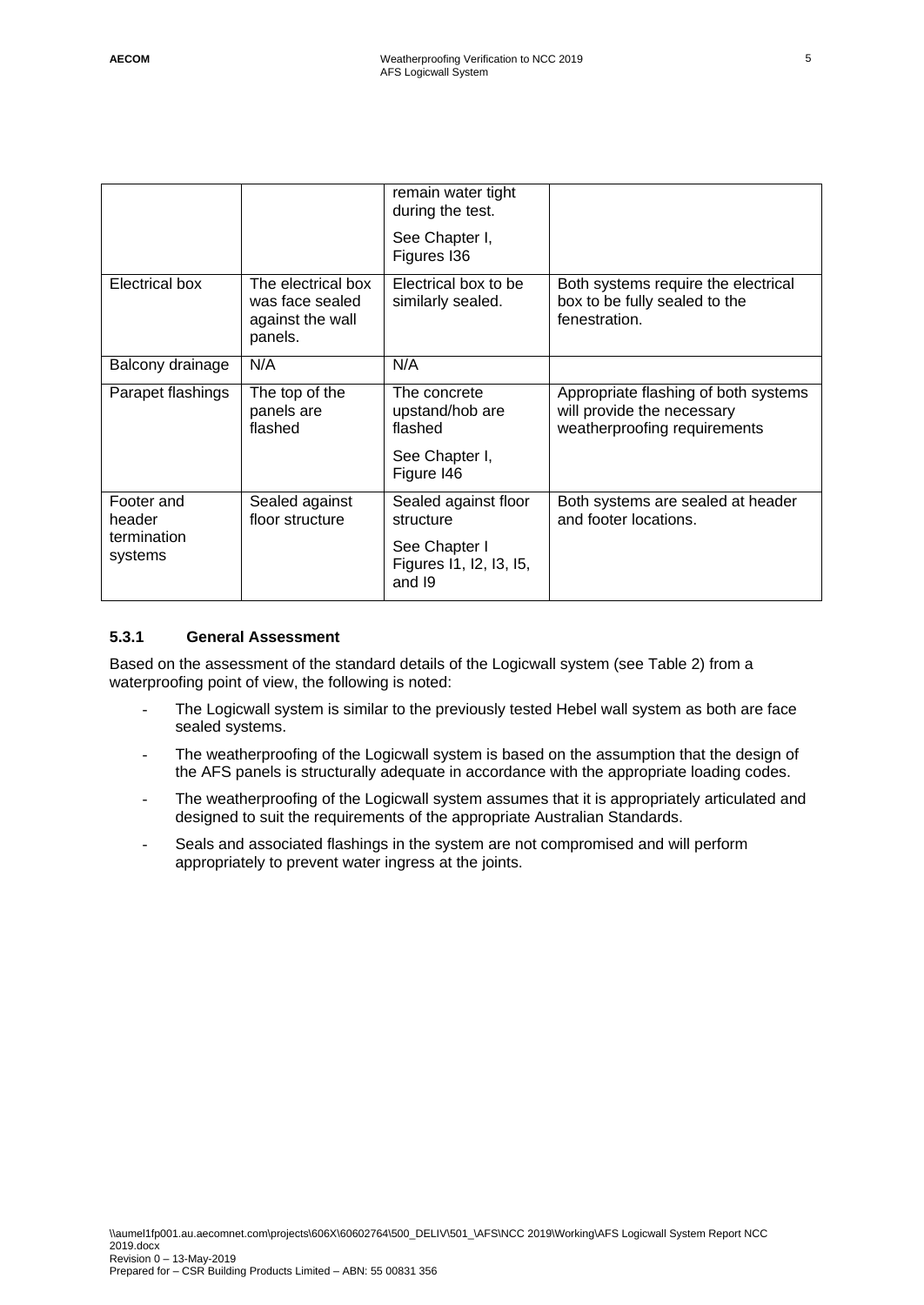## 6.0 Conclusion and Recommendation

#### **6.1 Assessment of Standard Details of the Logicwall system**

Based on the available details from AFS Logicwall Design Guide 2019, it is AECOM's opinion that the weatherproofing of the Logicwall system can be maintained provided the seals and associated flashings are not compromised during construction or when in service and will perform appropriately to prevent water ingress at the joints.

#### **6.2 Compliance to NCC 2019**

Based on the comparison between the tested Hebel wall system and Logicwall system, it is AECOM's opinion that both these systems are similar in terms of weatherproofing performance. They are both face sealed systems and are classified as a unique wall system in accordance with NCC 2019.

It is AECOM's opinion that this wall system will likely perform in a similar manner to the CSR Hebel wall system as a unique wall system and will demonstrate similar compliance to the requirements of NCC 2019 Verification Methods FV1.1 (volume one Class 2 to 9 buildings) and V2.2.1 (volume two – Class 1 and 10 buildings) if tested to the same loads and conditions.

Therefore, based on the above comparisons, it is AECOM's opinion and professional judgement that the Logicwall system will comply with the Weatherproofing Performance Requirements of Volume 1 and 2 of NCC 2019 when subjected to similar loading conditions.

In addition, the following is recommended:

- Structural design of the supporting structure to be carried out for the appropriate design loads
- Appropriate joints (vertical and horizontal joints) to be provided to address building movements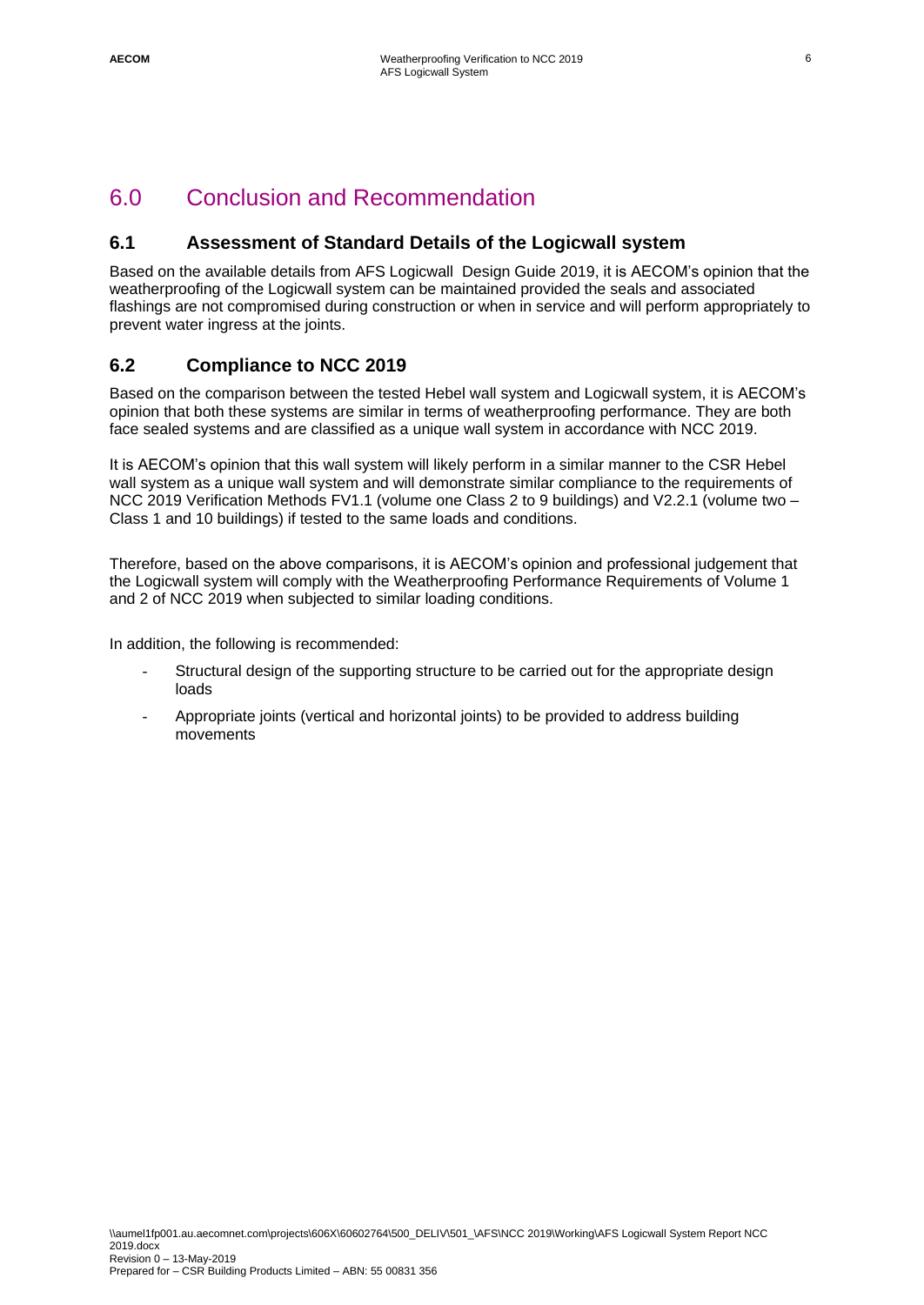# **Appendix** A

# AFS Logicwall System – Virtual Test Prototype